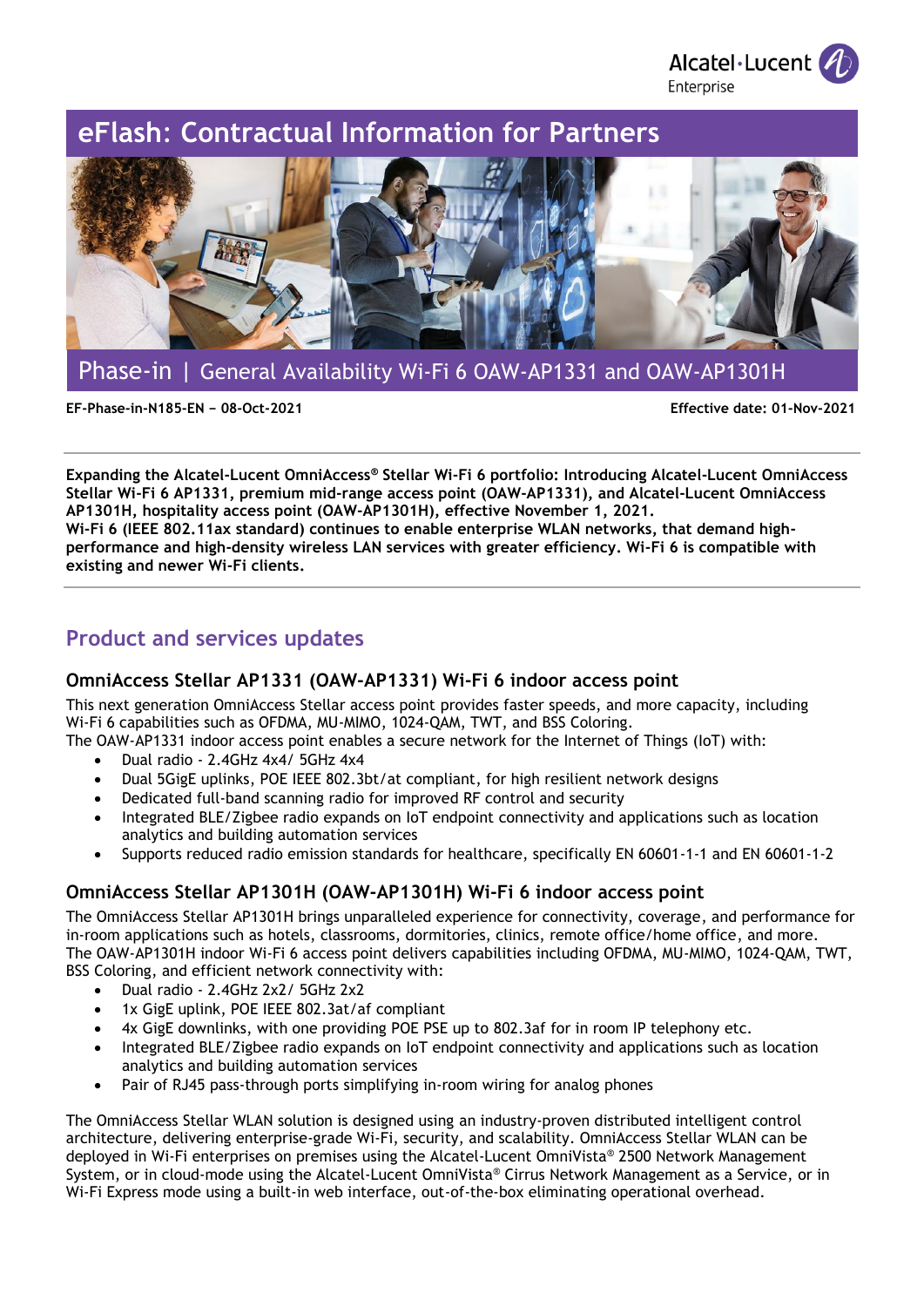#### **EF-Phase-in-N185-EN − Effective date: 01-Nov-2021**



#### **Estimated target release dates:**

- OmniAccess Stellar AWOS version 4.0.4 December 2021
- OmniVista 2500 (Enterprise managed) version 4.6R2 December 2021
- OmniVista Cirrus (Cloud managed) version 4.6.2 December 2021

#### **Professional services**

ALE provides a complete range of services to ensure successful and optimal integration of Alcatel-Lucent Enterprise network technologies, including OmniAccess Stellar WLAN, in your customers' infrastructure and business.

Professional services include:

- Plan and design: Network consulting, Wi-Fi passive and active surveys, low-level design, design validation
- Integrate and deploy: Wi-Fi network deployment assistance, optimised upgrade for WLAN, project management, resident engineer
- Assess and migrate: LAN and WLAN network configuration audit, health check WLAN, network/solution migration
- Mentoring services: Complete OmniAccess Stellar WLAN deployment assistance for technical resources ramp-up and autonomy

All requests for Professional Services must be executed from the ALE [MyPortal](https://myportal.al-enterprise.com/) Website Welcome page, through the **QUICK ACCESS**/**Professional Services Offer request link**.

| Part number                             | <b>Description</b>                                                                                                                                                                                                                                                                                   | <b>WWPL</b> | <b>WWPL</b>  |              |          |  |
|-----------------------------------------|------------------------------------------------------------------------------------------------------------------------------------------------------------------------------------------------------------------------------------------------------------------------------------------------------|-------------|--------------|--------------|----------|--|
|                                         |                                                                                                                                                                                                                                                                                                      | List        | List         | <b>Sales</b> | Service  |  |
|                                         |                                                                                                                                                                                                                                                                                                      | Price       | Price        | category     | category |  |
|                                         |                                                                                                                                                                                                                                                                                                      | (USD)       | $(\epsilon)$ |              |          |  |
| <b>OmniAccess Stellar access points</b> |                                                                                                                                                                                                                                                                                                      |             |              |              |          |  |
| OAW-AP1331-RW                           | OmniAccess Stellar Indoor AP1331, Dual radio<br>2.4/5Ghz 4x4+4x4 802.11ax, with integrated<br>omni antenna. 1x1 scanning and BLE radio. 2x<br>5GE up, 1x RS-232 Console, USB, 48V DC. AP<br>mount to be ordered separately. Not for use<br>in US, Egypt, Israel, Japan.                              | \$1495      | € 1360       |              | 02       |  |
| OAW-AP1331-ME                           | OmniAccess Stellar Indoor AP1331, Dual radio<br>2.4/5Ghz 4x4+4x4 802.11ax, with integrated<br>omni antenna. 1x1 scanning and BLE radio. 2x<br>5GE up, 1x RS-232 Console, USB, 48V DC. AP<br>mount to be ordered separately. Restricted<br>Regulatory Domain: Egypt, Israel.                          | \$1495      | € 1360       |              | 02       |  |
| <b>OAW-AP1331-US</b>                    | OmniAccess Stellar Indoor AP1331. Dual radio<br>2.4/5Ghz 4x4+4x4 802.11ax, with integrated<br>omni antenna. 1x1 scanning and BLE radio. 2x<br>5GE up, 1x RS-232 Console, USB, 48V DC. AP<br>mount to be ordered separately. Restricted<br>Regulatory Domain: US.                                     | \$1495      | € 1360       |              | 02       |  |
| OAW-AP1301H-RW                          | OmniAccess Stellar Indoor AP1301H, Dual<br>radio 2.4/5Ghz 2x2 802.11ax, with integrated<br>omni antenna. 1x GbE uplink, 4x GbE<br>downlink (1 PSE), RJ45 passthrough pair,<br>BLE/Zigbee radio, 1x USB and 1x 48V DC.<br>Unrestricted Regulatory Domain. Not for use<br>in US, Egypt, Israel, Japan. | \$495       | € 450        |              | 02       |  |

### **Commercial structure and pricing changes**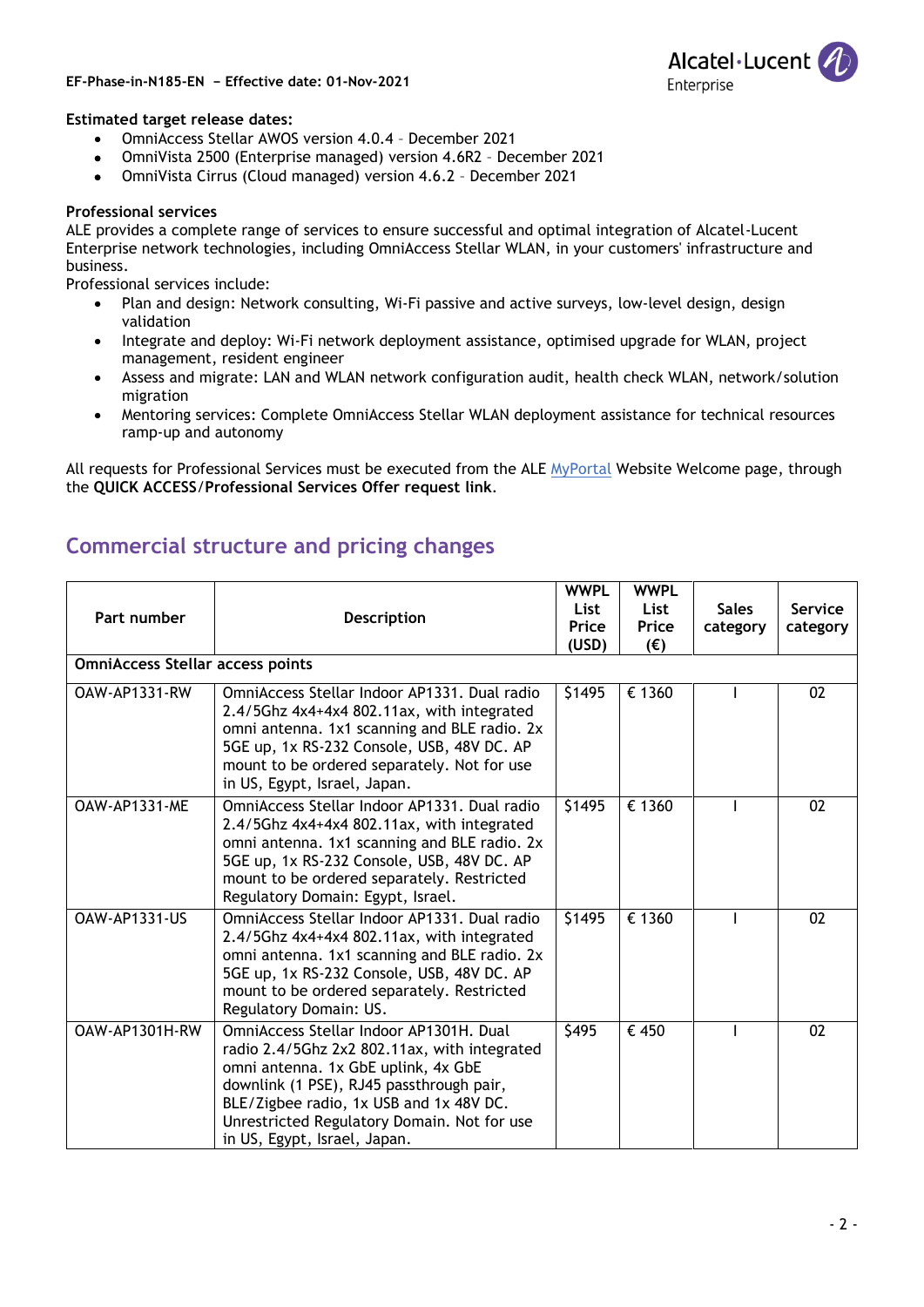

**EF-Phase-in-N185-EN − Effective date: 01-Nov-2021**

Enterprise

| OAW-AP1301H-ME | OmniAccess Stellar Indoor AP1301H. Dual<br>radio 2.4/5Ghz 2x2 802.11ax, with integrated<br>omni antenna. 1x GbE uplink, 4x GbE<br>downlink (1 PSE), RJ45 passthrough pair,<br>BLE/Zigbee radio, 1x USB and 1x 48V DC.<br>Restricted Regulatory Domain: Egypt, Israel. | \$495 | € 450 | 02 |
|----------------|-----------------------------------------------------------------------------------------------------------------------------------------------------------------------------------------------------------------------------------------------------------------------|-------|-------|----|
| OAW-AP1301H-US | OmniAccess Stellar Indoor AP1301H, Dual<br>radio 2.4/5Ghz 2x2 802.11ax, with integrated<br>omni antenna. 1x GbE uplink, 4x GbE<br>downlink (1 PSE), RJ45 passthrough pair,<br>BLE/Zigbee radio, 1x USB and 1x 48V DC.<br>Restricted Regulatory Domain: US.            | \$495 | € 450 | 02 |

Note: OmniAccess Stellar OAW-AP1xxx-US model access points price will include a 10% tariff surcharge, which is applicable when affected items are imported into the USA. In USPL (OAW-AP1331-US - \$1645, OAW-AP1301H-US - \$545).

### **Conditions to access this offer**

**Contracts** 

• OmniAccess Stellar access points are included in the IP Networking Price List. The portfolio is available for all partners who have a valid Alcatel-Lucent Enterprise contract.

Staff certification requirements

• To guarantee the best level of service to end users, the standard requirements for access to IP networking apply. The training courses required to provide the appropriate competency level are listed in the Training section below. For more details, see the Enterprise Partner Program Guide available on [MyPortal.](https://myportal.al-enterprise.com/)

## **Warranty and Support**

- All OmniAccess Stellar access points identified in this eFlash are entitled to Hardware Limited Lifetime Warranty (HLLW)
- All OmniAccess Stellar access points identified in this eFlash are entitled to Partner Complementary Support for Enterprise Segment (except for USA)
- Software upgrades and updates to the OmniAccess Stellar access points identified in this eFlash are each subject to a valid support entitlement and lifecycle status

For support services extension, it is recommended that Support Software or Support Plus be purchased. Support Service and Support Plus can be purchased through eBuy or PaLM (Proactive Lifecycle Management). For more details regarding warranty and support, please see the Support Services for Network Products Service Essentials for Business Partners available on [MyPortal.](https://myportal.al-enterprise.com/)

### **Delivery/shipment details**

Six week delivery lead time is anticipated at initial introduction.

# **Training**

• **Sales** 

The [OmniAccess Stellar](https://kh.education.al-enterprise.com/external?RelayState=GlobalSearch%2Fsearch.aspx%3Fs%3D1%26q%3DDT00WSA029) WLAN - Online Training (Ref. DT00WSA029 - ACSR included) course presents the key benefits of OmniAccess Stellar, a best-in-class Wi-Fi, future-proof solution. OmniAccess Stellar offers a superior user experience, including IoT onboarding, and innovative services enablement to provide new revenue streams. You will also explore UCOPIA's full Wi-Fi connectivity solution offer and learn how advanced captive portals can be integrated with the OmniAccess Stellar solution.